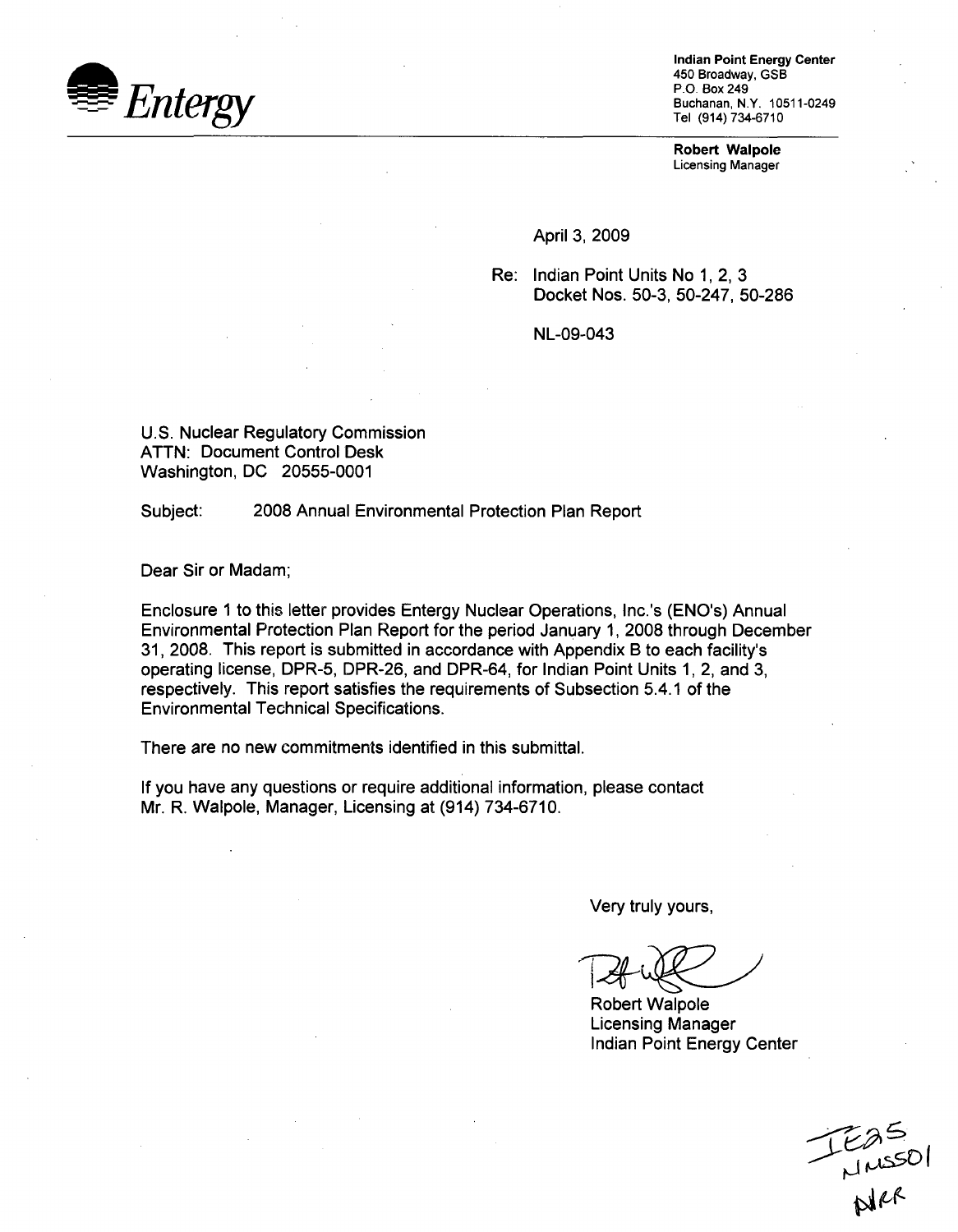## Enclosure 1: 2008 Environmental Protection Plan Report

cc: Mr. Samuel J. Collins, Regional Administrator, NRC Region I Mr. John Boska, Senior Project Manager, NRC NRR DORL IPEC Resident Inspector's Office Mr. Ted Smith, IPEC NRC Unit 1 Project Manager Mr. Michael Weber, Director, Office of Nuclear Material Safety and Safeguard Mr. Melvin Grey, Chief, NRC Division of Reactor Projects Mr. Paul Eddy, NYS Department of Public Service Mr. Chuck Nieder, NYS Department of Environmental Conservation Mr. Frank Murray, President and CEO, NYSERDA

Mr. Robert Oliveira, American Nuclear Insurers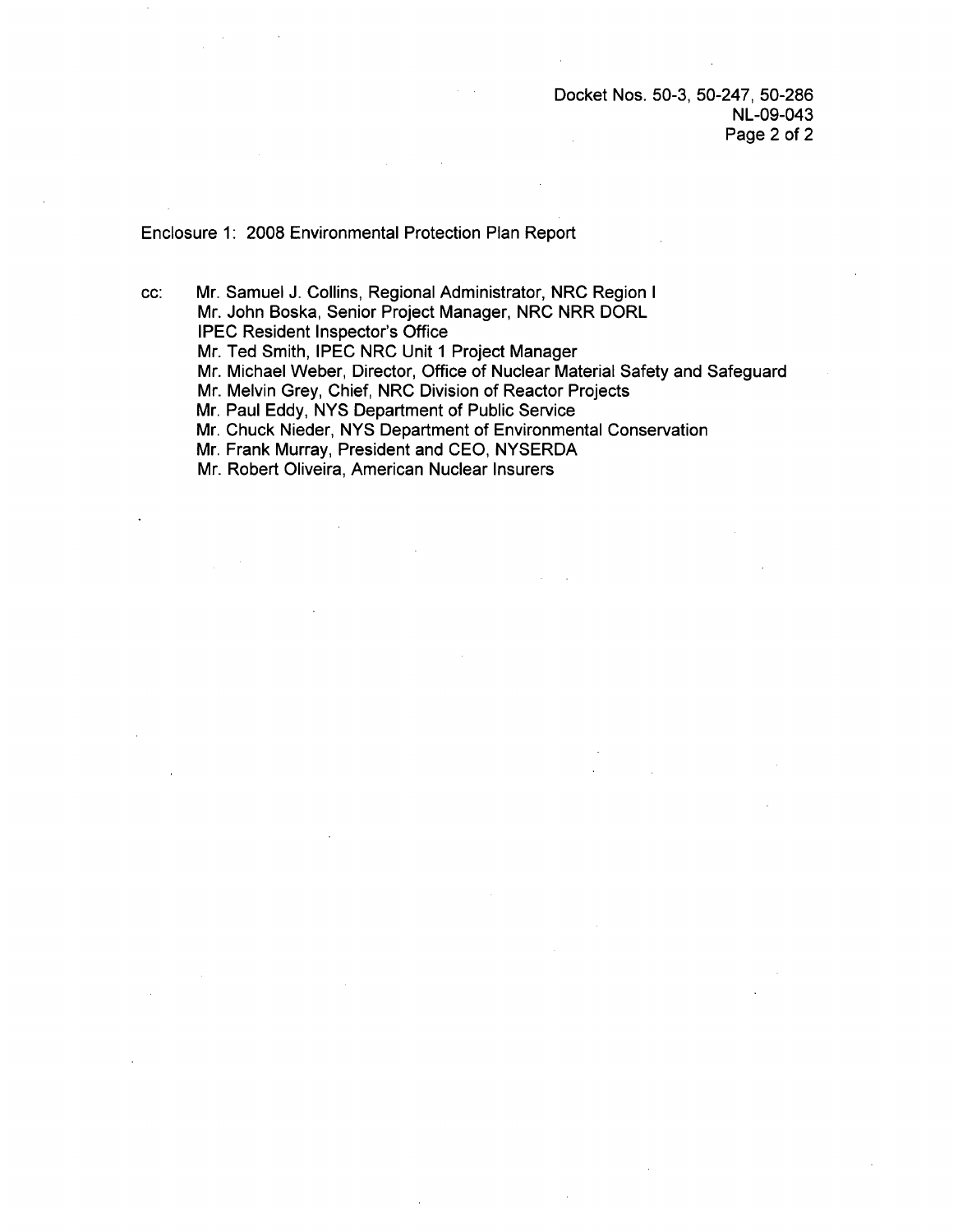ENCLOSURE 1 TO NL-09-043

# **2008** Annual Environmental Protection Plan **Report**

ENTERGY NUCLEAR OPERATIONS, INC. INDIAN POINT UNIT 1, 2, AND 3 NUCLEAR POWER PLANTS DOCKET NOS. 50-03, 50-247, AND 50-286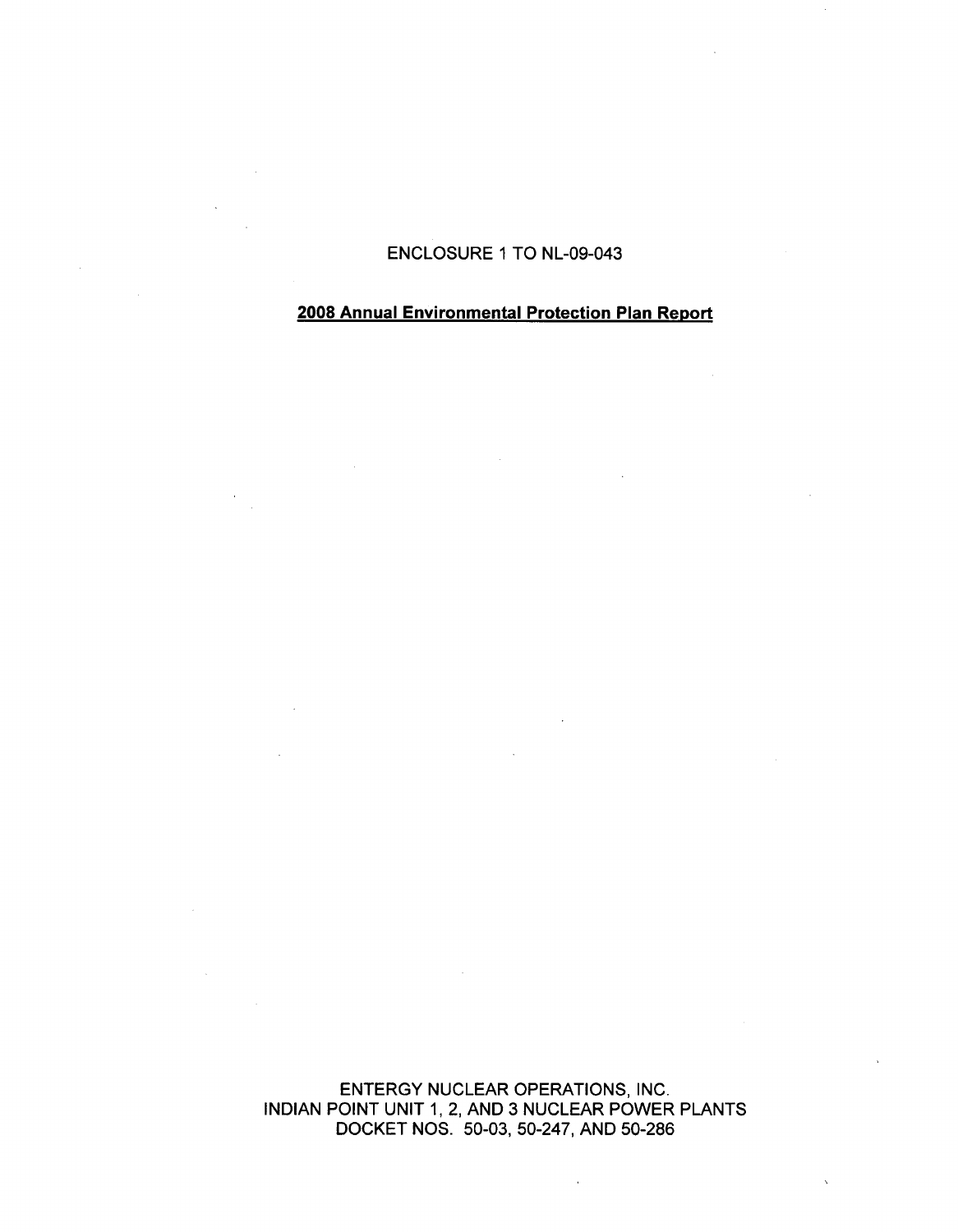# Annual Environmental Protection Plan Report For the 2008 Calendar Year Pursuant to Appendix B to Facility Licenses Indian Point Unit Nos. 1, 2, and 3

Subsection 5.4.1 of Appendix B to the Nuclear Regulatory Commission Facility Operating Licenses for Indian Point Units 1, 2, (issued April 24, 1981) and 3 (issued May 26, 1981), requires that an Annual Environmental Protection Plan Report (the "Report") describing implementation of the facilities' Environmental Protection Plan (the "EPP") for the previous year be submitted to the NRC prior to May 1 of each year. This Report is for the 2008 calendar year.

Subsection 5.4.1 of Appendix B specifies that the Report shall include summaries and analyses of the results of any EPP activities (environmental monitoring) required by Subsection 4.2 of the EPP for the reporting period.

#### Response:

Subsection 4.2 specifies that no environmental monitoring is required. No adverse trends indicating damage to the environment, from non-radiological discharges, have been reported to the New York State Department of Environmental Conservation during the reporting period.

Subsection 5.4.1 of Appendix B also specifies the Report shall include:

A. A list of EPP noncompliance's during calendar year 2008 and the corrective actions taken to remedy them.

#### Response:

During the calendar year 2008, there were no EPP noncompliances.

B. A list of all changes in station design or operation, tests, and experiments made in accordance with Subsection 3.1 which involved a potentially significant unreviewed environmental issue at Indian Point Units 1, 2, and 3 during calendar year 2008.

## Response:

During the calendar year 2008, there were no changes in station design or operation, tests, and experiments, which involved a potentially significant unreviewed environmental issue at Indian Point Units 1, 2, or 3.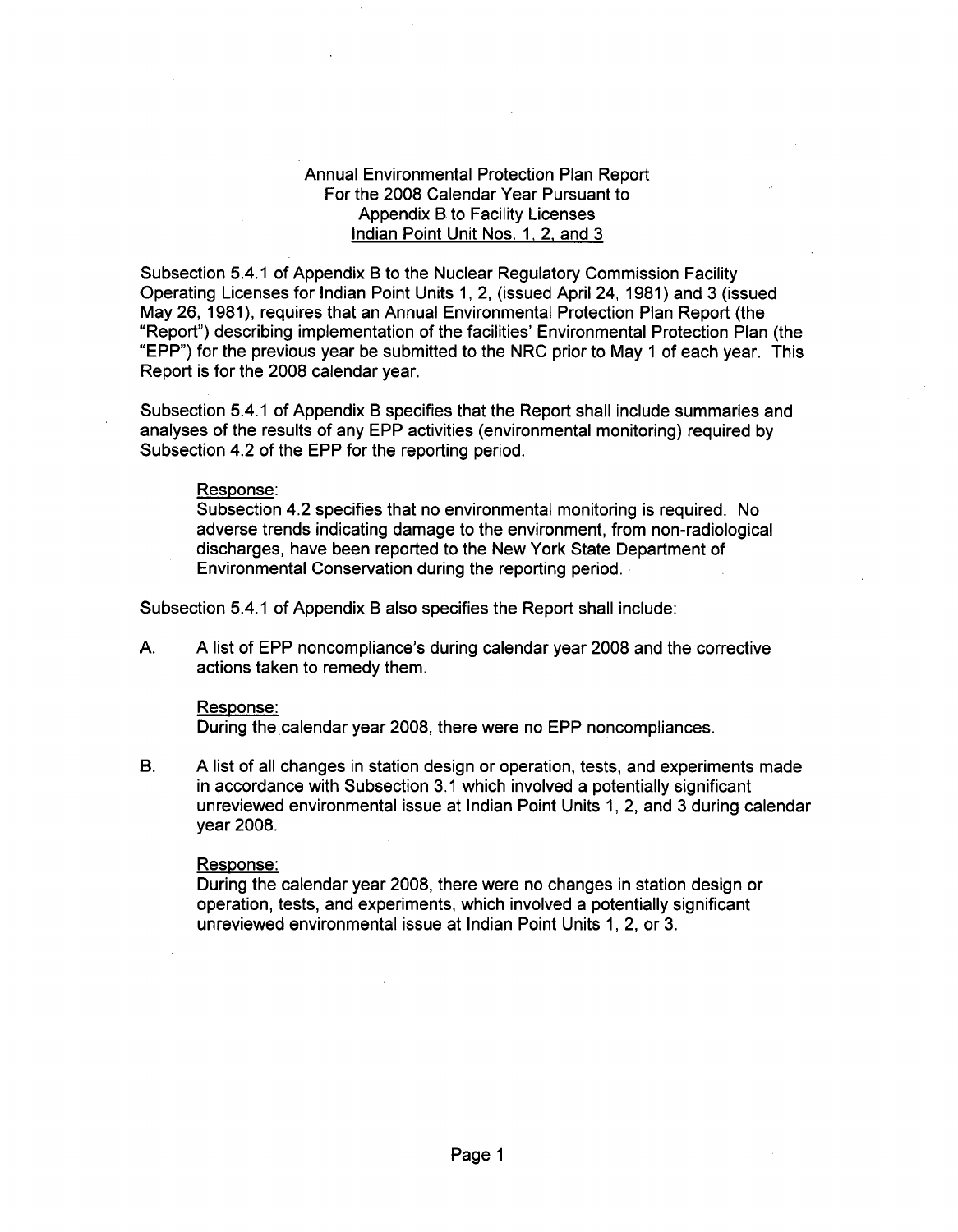C. A list of non-routine reports submitted in accordance with Subsection 5.4.2.

## Response:

During calendar year 2008, Indian Point Units 2 and 3 did not submit any nonroutine report to the NRC.

D. A list of all reports submitted in accordance with the SPDES (State Pollution Discharge Elimination System) permit during 2008.

Response:<br>1. SPI

SPDES Permit

(a) Listed below are the recipient, transmitter and transmittal dates for the 2008 monthly Discharge Monitoring Reports which were submitted to the NYSDEC and other agencies pursuant to the SPDES permit for Indian Point Units 1, 2, and 3 (permit no. NY0004472).

| <b>Recipient</b>                   | <b>Transmitter</b>                  | Date     |
|------------------------------------|-------------------------------------|----------|
| New York State DEC Bureau of       | <b>Anthony Vitale</b>               | 2/25/08  |
| <b>Water Compliance Programs</b>   | General Manager, Plant              | 3/21/08  |
| 625 Broadway, 4th Floor Albany, NY | <b>Operations</b>                   | 4/12/08  |
| 12233-3506                         | <b>Entergy Nuclear Indian Point</b> | 5/15/08  |
|                                    | 450 Broadway, Suite 1               | 6/17/08  |
|                                    | P.O. Box 249                        | 7/21/08  |
|                                    | Buchanan, NY 10511-0249             | 8/21/08  |
|                                    |                                     | 9/22/08  |
|                                    |                                     | 10/21/08 |
|                                    |                                     | 11/26/08 |
|                                    |                                     | 12/17/08 |
|                                    |                                     | 1/21/09* |
| New York State DEC                 | <b>Anthony Vitale</b>               | 2/25/08  |
| Region 3 - White Plains Office     | General Manager, Plant              | 3/21/08  |
| 100 Hillside Avenue, Suite 1W      | <b>Operations</b>                   | 4/12/08  |
| White Plains, NY 10603-2860        | <b>Entergy Nuclear Indian Point</b> | 5/15/08  |
|                                    | 450 Broadway, Suite 1               | 6/17/08  |
|                                    | P.O. Box 249                        | 7/21/08  |
|                                    | Buchanan, NY 10511-0249             | 8/21/08  |
|                                    |                                     | 9/22/08  |
|                                    |                                     | 10/21/08 |
|                                    |                                     | 11/26/08 |
|                                    |                                     | 12/17/08 |
|                                    |                                     | 1/21/09* |

\* December 2008 Report

N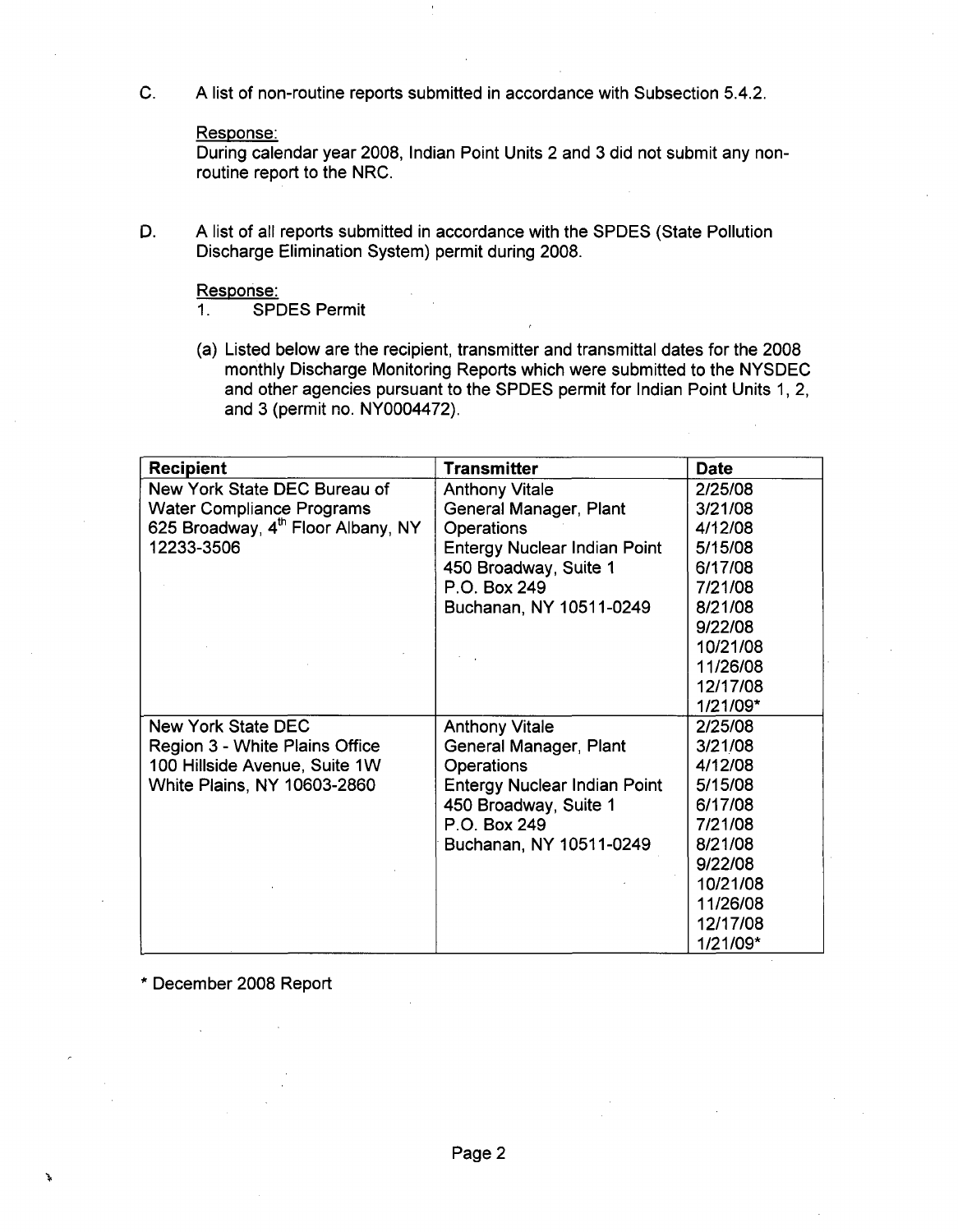| <b>Recipient</b>                               | <b>Transmitter</b>                  | <b>Date</b> |
|------------------------------------------------|-------------------------------------|-------------|
| Mr. Howard Golub                               | <b>Anthony Vitale</b>               | 2/25/08     |
| <b>Executive Director &amp; Chief Engineer</b> | General Manager, Plant              | 3/21/08     |
| <b>Interstate Environmental</b>                | <b>Operations</b>                   | 4/12/08     |
| Commission                                     | <b>Entergy Nuclear Indian Point</b> | 5/15/08     |
| 311 West 43rd. Street, Suite 201               | 450 Broadway, Suite 1               | 6/17/08     |
| New York, NY 10036                             | P.O. Box 249                        | 7/21/08     |
|                                                | Buchanan, NY 10511-0249             | 8/21/08     |
|                                                |                                     | 9/22/08     |
|                                                |                                     | 10/21/08    |
|                                                |                                     | 11/26/08    |
|                                                |                                     | 12/17/08    |
|                                                |                                     | 1/21/09*    |
| <b>Westchester County Health Dept</b>          | <b>Anthony Vitale</b>               | 2/25/08     |
| 145 Huguenot Street, Fl. 8                     | General Manager, Plant              | 3/21/08     |
| New Rochelle, NY 10801-5216                    | <b>Operations</b>                   | 4/12/08     |
|                                                | <b>Entergy Nuclear Indian Point</b> | 5/15/08     |
|                                                | 450 Broadway, Suite 1               | 6/17/08     |
|                                                | P.O. Box 249                        | 7/21/08     |
|                                                | Buchanan, NY 10511-0249             | 8/21/08     |
|                                                |                                     | 9/22/08     |
|                                                |                                     | 10/21/08    |
|                                                |                                     | 11/26/08    |
|                                                |                                     | 12/17/08    |
|                                                |                                     | 1/21/09*    |

\* December 2008 Report

l.